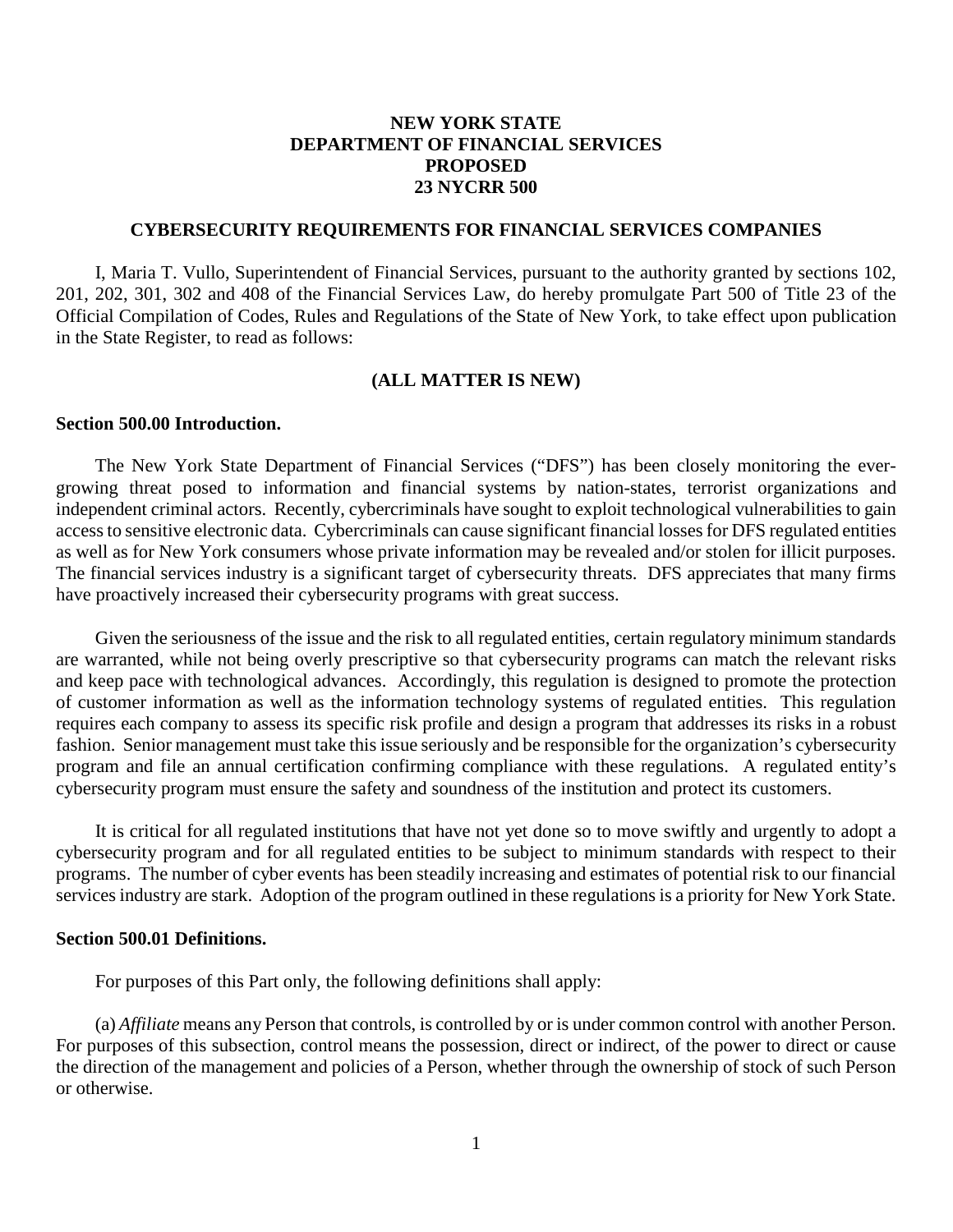(b) *Authorized User* means any employee, contractor, agent or other Person that participates in the business operations of a Covered Entity and is authorized to access and use any Information Systems and data of the Covered Entity.

(c) *Covered Entity* means any Person operating under or required to operate under a license, registration, charter, certificate, permit, accreditation or similar authorization under the Banking Law, the Insurance Law or the Financial Services Law.

(d) *Cybersecurity Event* means any act or attempt, successful or unsuccessful, to gain unauthorized access to, disrupt or misuse an Information System or information stored on such Information System.

(e) *Information System* means a discrete set of electronic information resources organized for the collection, processing, maintenance, use, sharing, dissemination or disposition of electronic information, as well as any specialized system such as industrial/process controls systems, telephone switching and private branch exchange systems, and environmental control systems.

(f) *Multi-Factor Authentication* means authentication through verification of at least two of the following types of authentication factors:

(1) Knowledge factors, such as a password; or

(2) Possession factors, such as a token or text message on a mobile phone; or

(3) Inherence factors, such as a biometric characteristic.

(g) *Nonpublic Information* shall mean all electronic information that is not Publicly Available Information and is:

(1) Business related information of a Covered Entity the tampering with which, or unauthorized disclosure, access or use of which, would cause a material adverse impact to the business, operations or security of the Covered Entity;

(2) Any information concerning an individual which because of name, number, personal mark, or other identifier can be used to identify such individual, in combination with any one or more of the following data elements: (i) social security number, (ii) drivers' license number or non-driver identification card number, (iii) account number, credit or debit card number, (iv) any security code, access code or password that would permit access to an individual's financial account; or (v) biometric records.

(3) Any information or data, except age or gender, in any form or medium created by or derived from a health care provider or an individual and that relates to (i) the past, present or future physical, mental or behavioral health or condition of any individual or a member of the individual's family, (ii) the provision of health care to any individual, or (iii) payment for the provision of health care to any individual.

(h) *Person* means any individual or any non-governmental entity, including but not limited to any nongovernmental partnership, corporation, branch, agency or association.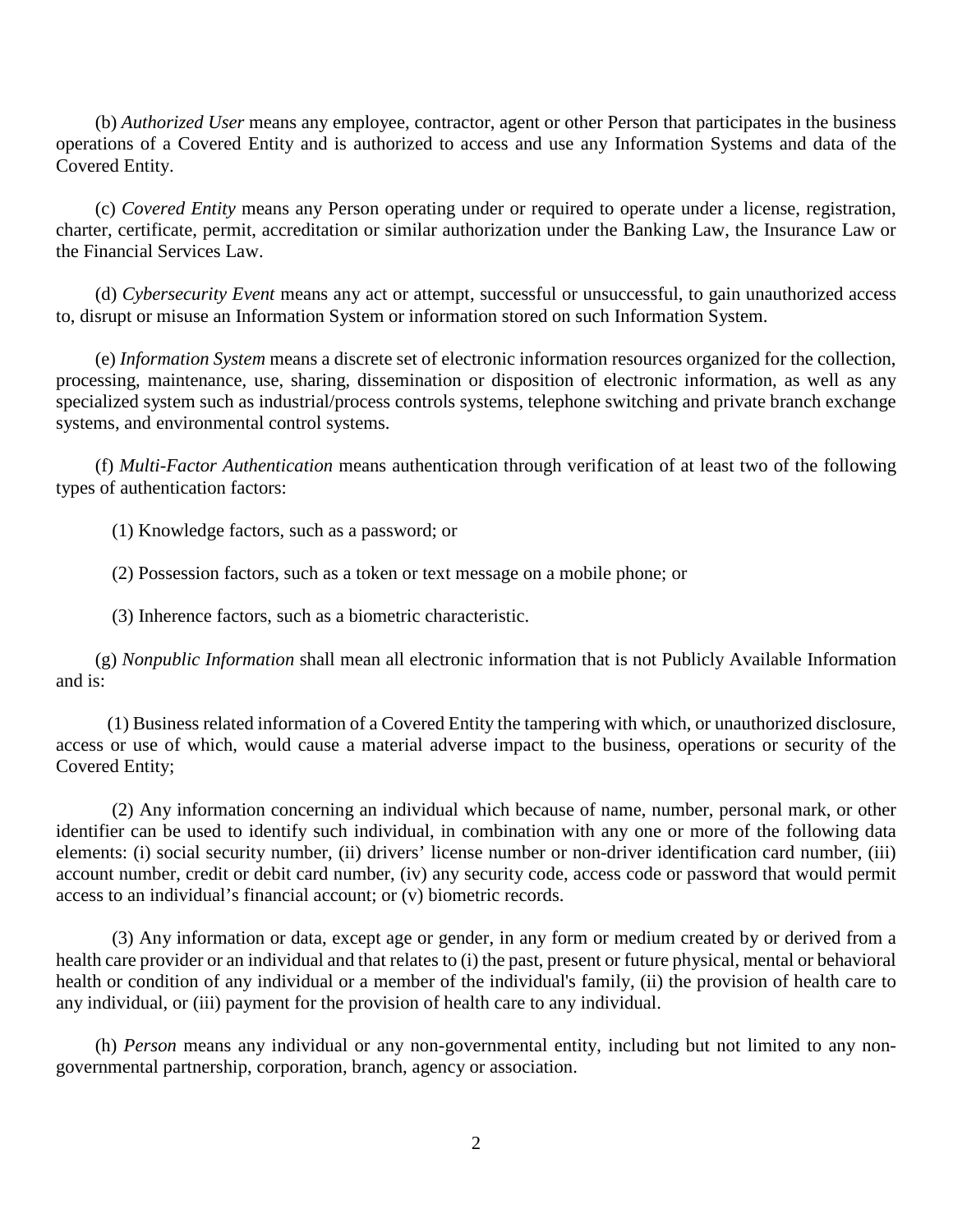(i) *Penetration Testing* means a test methodology in which assessors attempt to circumvent or defeat the security features of an Information System by attempting unauthorized penetration of databases or controls from outside or inside the Covered Entity's Information Systems.

(j) *Publicly Available Information* means any information that a Covered Entity has a reasonable basis to believe is lawfully made available to the general public from: federal, state or local government records; widely distributed media; or disclosures to the general public that are required to be made by federal, state or local law.

(1) For the purposes of this subsection, a Covered Entity has a reasonable basis to believe that information is lawfully made available to the general public if the Covered Entity has taken steps to determine:

(i) That the information is of the type that is available to the general public; and

(ii) Whether an individual can direct that the information not be made available to the general public and, if so, that such individual has not done so.

(k) *Risk Assessment* means the risk assessment that each Covered Entity is required to conduct under section 500.09 of this Part.

(l) *Risk-Based Authentication* means any risk-based system of authentication that detects anomalies or changes in the normal use patterns of a Person and requires additional verification of the Person's identity when such deviations or changes are detected, such as through the use of challenge questions.

(m) *Senior Officer(s)* means the senior individual or individuals (acting collectively or as a committee) responsible for the management, operations, security, information systems, compliance and/or risk of a Covered Entity, including a branch or agency of a foreign banking organization subject to this Part.

(n) *Third Party Service Provider(s)* means a Person that (i) is not an Affiliate of the Covered Entity, (ii) provides services to the Covered Entity, and (iii) maintains, processes or otherwise is permitted access to Nonpublic Information through its provision of services to the Covered Entity.

### **Section 500.02 Cybersecurity Program.**

(a) Cybersecurity Program. Each Covered Entity shall maintain a cybersecurity program designed to protect the confidentiality, integrity and availability of the Covered Entity's Information Systems.

(b) The cybersecurity program shall be based on the Covered Entity's Risk Assessment and designed to perform the following core cybersecurity functions:

(1) identify and assess internal and external cybersecurity risks that may threaten the security or integrity of Nonpublic Information stored on the Covered Entity's Information Systems;

(2) use defensive infrastructure and the implementation of policies and procedures to protect the Covered Entity's Information Systems, and the Nonpublic Information stored on those Information Systems, from unauthorized access, use or other malicious acts;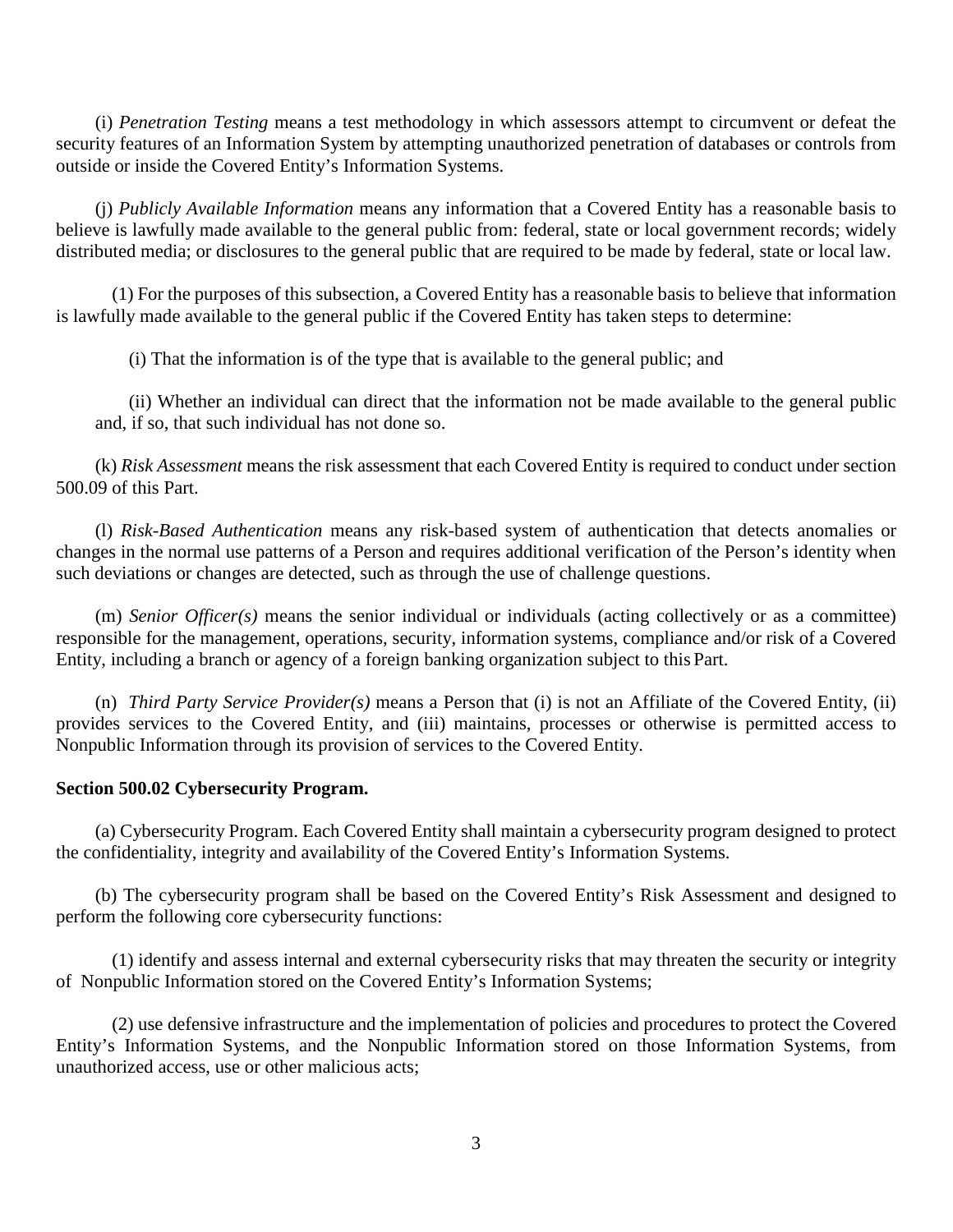(3) detect Cybersecurity Events;

(4) respond to identified or detected Cybersecurity Events to mitigate any negative effects;

(5) recover from Cybersecurity Events and restore normal operations and services; and

(6) fulfill applicable regulatory reporting obligations.

(c) A Covered Entity may meet the requirements of this Part by adopting a cybersecurity program maintained by an Affiliate, provided that the Affiliate's cybersecurity program covers the Covered Entity's Information Systems and Nonpublic Information and meets the requirements of this Part.

(d) All documentation and information relevant to the Covered Entity's cybersecurity program shall be made available to the superintendent upon request.

# **Section 500.03 Cybersecurity Policy.**

(a) Cybersecurity Policy. Each Covered Entity shall implement and maintain a written policy or policies, approved by a Senior Officer or the Covered Entity's board of directors (or an appropriate committee thereof) or equivalent governing body, setting forth the Covered Entity's policies and procedures for the protection of its Information Systems and Nonpublic Information stored on those Information Systems. The cybersecurity policy shall be based on the Covered Entity's Risk Assessment and address the following areas to the extent applicable to the Covered Entity's operations:

- (1) information security;
- (2) data governance and classification;
- (3) asset inventory and device management;
- (4) access controls and identity management;
- (5) business continuity and disaster recovery planning and resources;
- (6) systems operations and availability concerns;
- (7) systems and network security;
- (8) systems and network monitoring;
- (9) systems and application development and quality assurance;
- (10) physical security and environmental controls;
- (11) customer data privacy;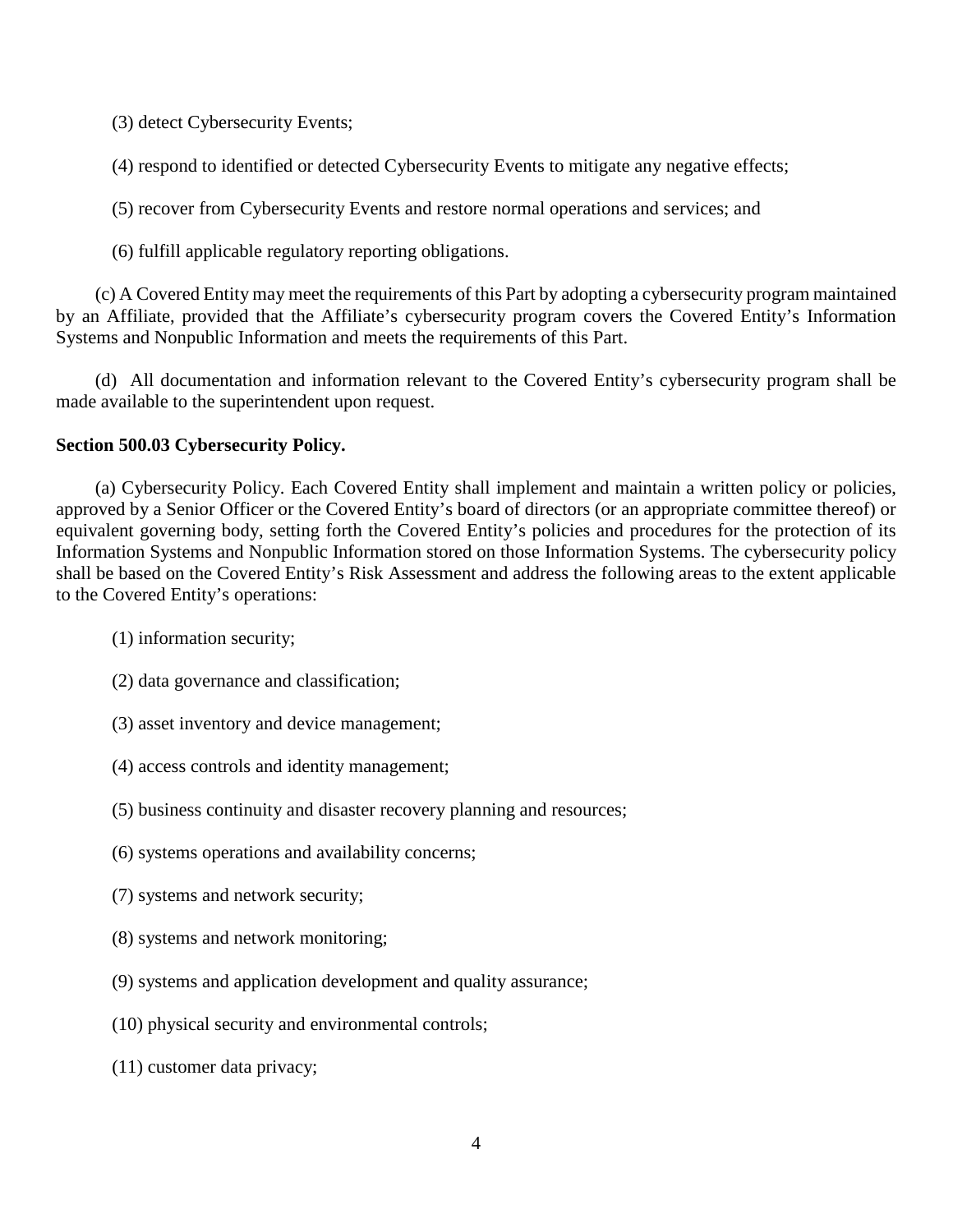(12) vendor and Third Party Service Provider management;

(13) risk assessment; and

(14) incident response.

# **Section 500.04 Chief Information Security Officer.**

(a) Chief Information Security Officer. Each Covered Entity shall designate a qualified individual responsible for overseeing and implementing the Covered Entity's cybersecurity program and enforcing its cybersecurity policy (for purposes of this Part, "Chief Information Security Officer" or "CISO"). The CISO may be employed by the Covered Entity, one of its Affiliates or a Third Party Service Provider. To the extent this requirement is met using a Third Party Service Provider or an Affiliate, the Covered Entity shall:

(1) retain responsibility for compliance with this Part;

(2) designate a senior member of the Covered Entity's personnel responsible for direction and oversight of the Third Party Service Provider; and

(3) require the Third Party Service Provider to maintain a cybersecurity program that protects the Covered Entity in accordance with the requirements of this Part.

(b) Report. The CISO of each Covered Entity shall report in writing at least annually to the Covered Entity's board of directors or equivalent governing body. If no such board of directors or equivalent governing body exists, such report shall be timely presented to a Senior Officer of the Covered Entity responsible for the Covered Entity's cybersecurity program. The CISO shall report on the Covered Entity's cybersecurity program and material cybersecurity risks. The CISO shall consider to the extent applicable:

(1) the confidentiality of Nonpublic Information and the integrity and security of the Covered Entity's Information Systems;

(2) the Covered Entity's cybersecurity policies and procedures;

(3) material cyber risks to the Covered Entity;

(4) overall effectiveness of the Covered Entity's cybersecurity program; and

(5) material Cybersecurity Events involving the Covered Entity during the time period addressed by the report.

# **Section 500.05 Penetration Testing and Vulnerability Assessments.**

(a) The cybersecurity program for each Covered Entity shall include monitoring and testing, developed in accordance with the Covered Entity's Risk Assessment, designed to assess the effectiveness of the Covered Entity's cybersecurity program. The monitoring and testing shall include continuous monitoring or periodic penetration testing and vulnerability assessments, and shall be done periodically. Absent effective continuous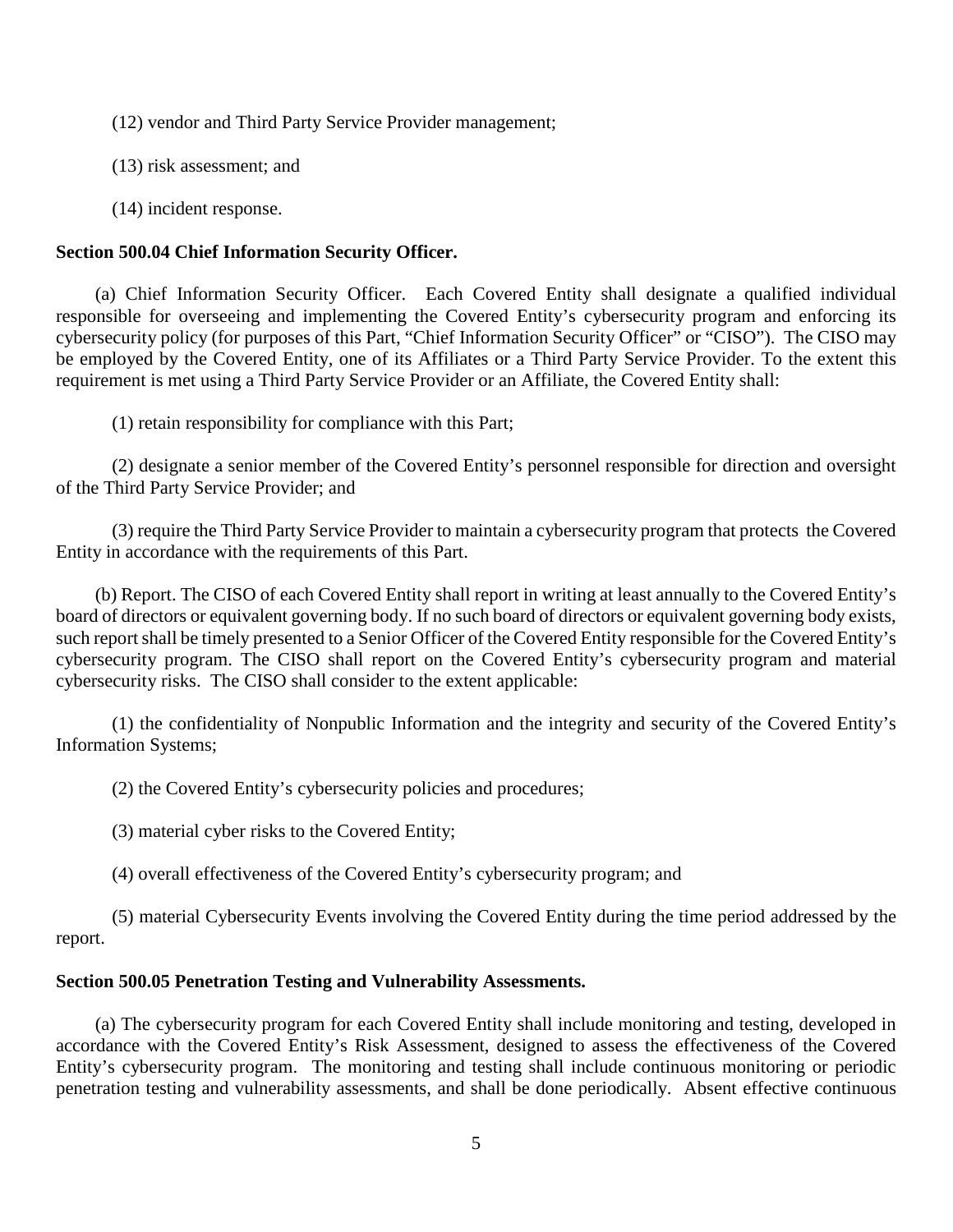monitoring, or other systems to detect, on an ongoing basis, changes in Information Systems that may create or indicate vulnerabilities, Covered Entities shall conduct:

(1) annual penetration testing of the Covered Entity's Information Systems determined each given year based on relevant identified risks in accordance with the Risk Assessment; and

(2) bi-annual vulnerability assessments, including any systematic scans or reviews of Information Systems reasonably designed to identify publicly known cybersecurity vulnerabilities in the Covered Entity's Information Systems based on the Risk Assessment.

### **Section 500.06 Audit Trail.**

(a) Each Covered Entity shall securely maintain systems that, to the extent applicable and based on its Risk Assessment:

(1) are designed to reconstruct material financial transactions sufficient to support normal operations and obligations of the Covered Entity; and

(2) include audit trails designed to detect and respond to Cybersecurity Events that have a reasonable likelihood of materially harming any material part of the normal operations of the Covered Entity.

(b) Each Covered Entity shall maintain records required by this section for not fewer than five years.

### **Section 500.07 Access Privileges.**

As part of its cybersecurity program, based on the Covered Entity's Risk Assessment each Covered Entity shall limit user access privileges to Information Systems that provide access to Nonpublic Information and shall periodically review such access privileges.

### **Section 500.08 Application Security.**

(a) Each Covered Entity's cybersecurity program shall include written procedures, guidelines and standards designed to ensure the use of secure development practices for in-house developed applications utilized by the Covered Entity, and procedures for evaluating, assessing or testing the security of externally developed applications utilized by the Covered Entity within the context of the Covered Entity's technology environment.

(b) All such procedures, guidelines and standards shall be periodically reviewed, assessed and updated as necessary by the CISO (or a qualified designee) of the Covered Entity.

### **Section 500.09 Risk Assessment.**

(a) Each Covered Entity shall conduct a periodic Risk Assessment of the Covered Entity's Information Systems sufficient to inform the design of the cybersecurity program as required by this Part. Such Risk Assessment shall be updated as reasonably necessary to address changes to the Covered Entity's Information Systems, Nonpublic Information or business operations. The Covered Entity's Risk Assessment shall allow for revision of controls to respond to technological developments and evolving threats and shall consider the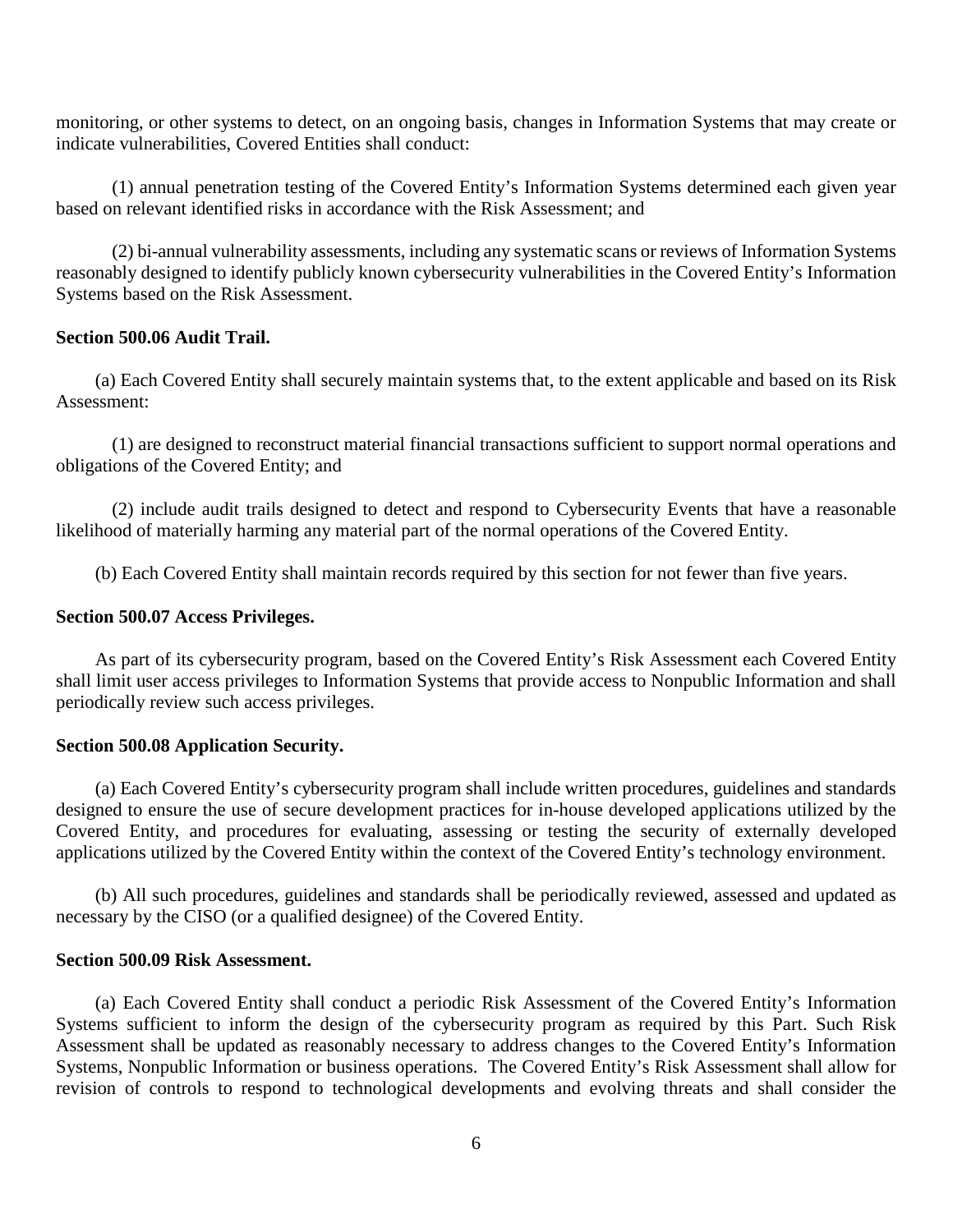particular risks of the Covered Entity's business operations related to cybersecurity, Nonpublic Information collected or stored, Information Systems utilized and the availability and effectiveness of controls to protect Nonpublic Information and Information Systems.

(b) The Risk Assessment shall be carried out in accordance with written policies and procedures and shall be documented. Such policies and procedures shall include:

(1) criteria for the evaluation and categorization of identified cybersecurity risks or threats facing the Covered Entity;

(2) criteria for the assessment of the confidentiality, integrity, security and availability of the Covered Entity's Information Systems and Nonpublic Information, including the adequacy of existing controls in the context of identified risks; and

(3) requirements describing how identified risks will be mitigated or accepted based on the Risk Assessment and how the cybersecurity program will address the risks.

# **Section 500.10 Cybersecurity Personnel and Intelligence.**

(a) Cybersecurity Personnel and Intelligence. In addition to the requirements set forth in 500.04(a), each Covered Entity shall:

(1) utilize qualified cybersecurity personnel of the Covered Entity, an Affiliate or a Third Party Service Provider sufficient to manage the Covered Entity's cybersecurity risks and to perform or oversee the performance of the core cybersecurity functions specified in section 500.02(b)(1)-(6) of this Part;

(2) provide cybersecurity personnel with cybersecurity updates and training sufficient to address relevant cybersecurity risks; and

(3) verify that key cybersecurity personnel take steps to maintain current knowledge of changing cybersecurity threats and countermeasures.

(b) A Covered Entity may choose to utilize an Affiliate or qualified Third Party Service Provider to assist in complying with the requirements set forth in this Part, subject to the requirements set forth in section 500.11 of this Part.

# **Section 500.11 Third Party Service Provider Security Policy.**

(a) Third Party Service Provider Policy. Each Covered Entity shall implement written policies and procedures designed to ensure the security of Information Systems and Nonpublic Information that are accessible to, or held by, Third Party Service Providers. Such policies and procedures shall be based on the Risk Assessment of the Covered Entity and shall address to the extent applicable:

(1) the identification and risk assessment of Third Party Service Providers;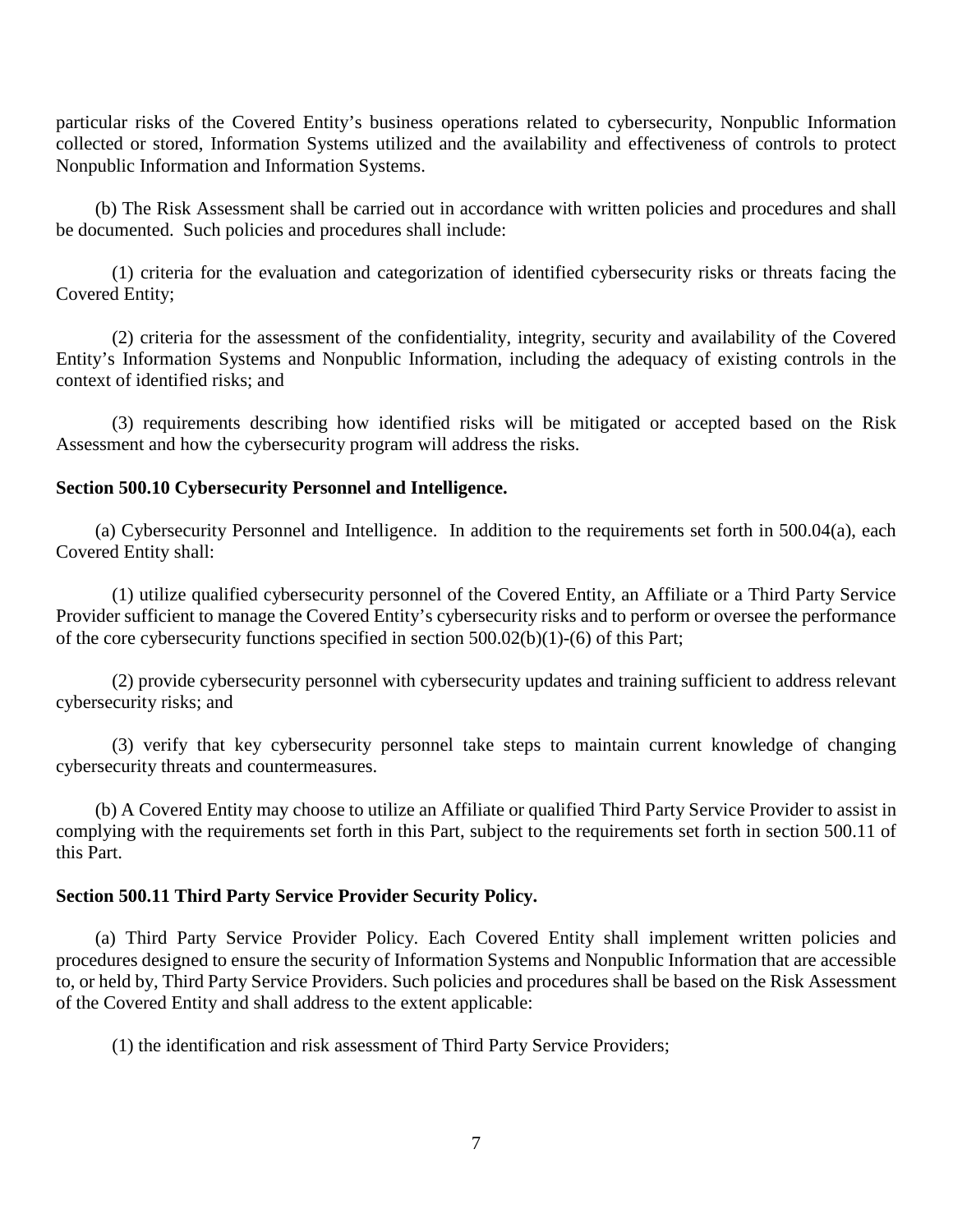(2) minimum cybersecurity practices required to be met by such Third Party Service Providers in order for them to do business with the Covered Entity;

(3) due diligence processes used to evaluate the adequacy of cybersecurity practices of such Third Party Service Providers; and

(4) periodic assessment of such Third Party Service Providers based on the risk they present and the continued adequacy of their cybersecurity practices.

(b) Such policies and procedures shall include relevant guidelines for due diligence and/or contractual protections relating to Third Party Service Providers including to the extent applicable guidelines addressing:

(1) the Third Party Service Provider's policies and procedures for access controls including its use of Multi-Factor Authentication as defined by section 500.12 to limit access to sensitive systems and Nonpublic Information;

(2) the Third Party Service Provider's policies and procedures for use of encryption as defined by section 500.15 to protect Nonpublic Information in transit and at rest;

(3) notice to be provided to the Covered Entity in the event of a Cybersecurity Event directly impacting the Covered Entity's Information Systems or Non-public Information being held by the Third Party Service Provider; and

(4) representations and warranties addressing the Third Party Service Provider's cybersecurity policies and procedures that relate to the security of the Covered Entity's Information Systems or Nonpublic Information.

(c) Limited Exception. An agent, employee, representative or designee of a Covered Entity who is itself a Covered Entity need not develop its own Third Party Information Security Policy pursuant to this section if the agent, employee, representative or designee follows the policy of the Covered Entity that is required to comply with this Part.

### **Section 500.12 Multi-Factor Authentication**.

(a) Multi-Factor Authentication. Based on its Risk Assessment, each Covered Entity shall use effective controls, which may include Multi-Factor Authentication or Risk-Based Authentication, to protect against unauthorized access to Nonpublic Information or Information Systems.

(b) Multi-Factor Authentication shall be utilized for any individual accessing the Covered Entity's internal networks from an external network, unless the Covered Entity's CISO has approved in writing the use of reasonably equivalent or more secure access controls.

### **Section 500.13 Limitations on Data Retention.**

As part of its cybersecurity program, each Covered Entity shall include policies and procedures for the secure disposal on a periodic basis of any Nonpublic Information identified in 500.01(g)(2)-(3) that is no longer necessary for business operations or for other legitimate business purposes of the Covered Entity, except where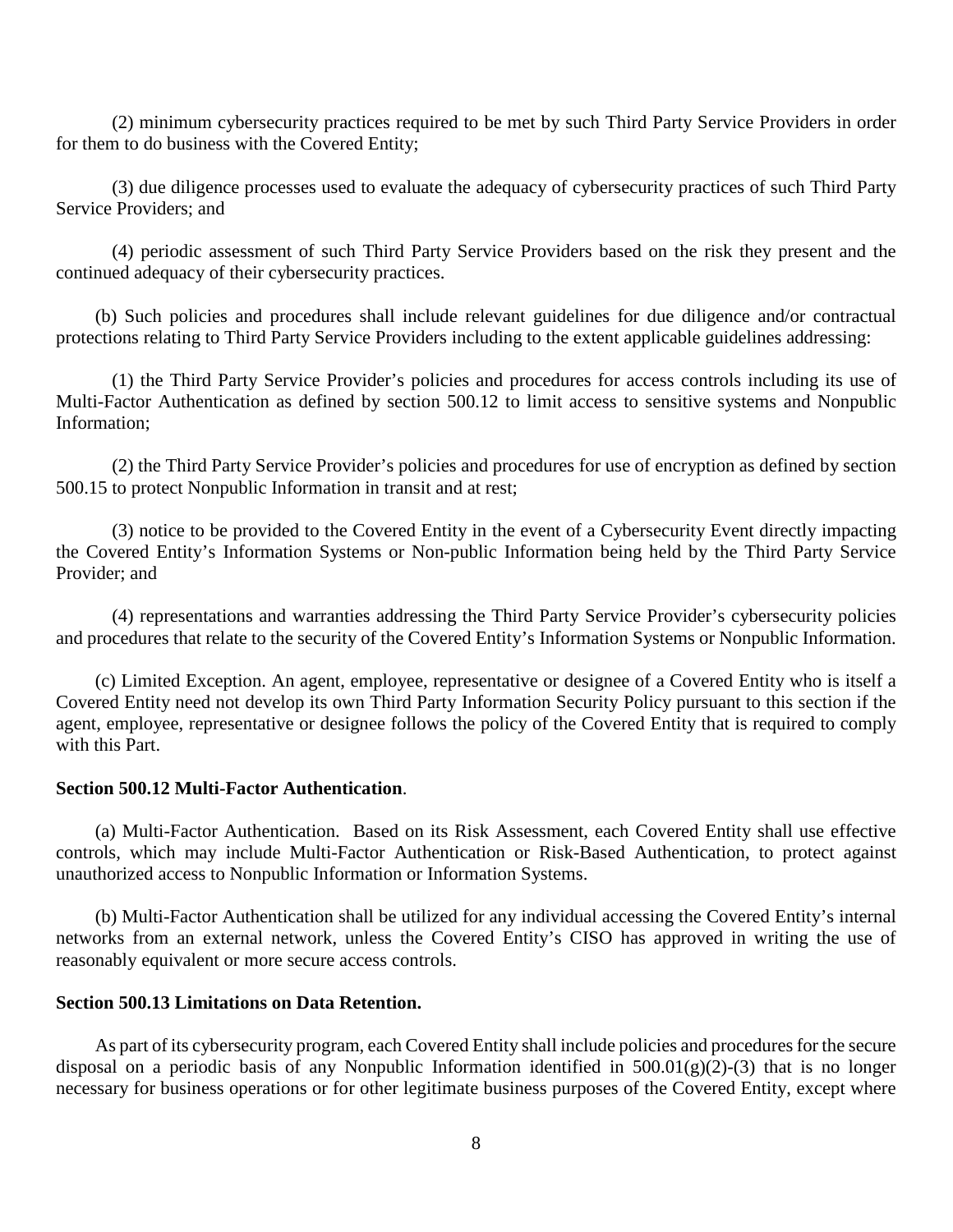such information is otherwise required to be retained by law or regulation, or where targeted disposal is not reasonably feasible due to the manner in which the information is maintained.

# **Section 500.14 Training and Monitoring.**

(a) As part of its cybersecurity program, each Covered Entity shall:

(1) implement risk-based policies, procedures and controls designed to monitor the activity of Authorized Users and detect unauthorized access or use of, or tampering with, Nonpublic Information by such Authorized Users; and

(2) provide for regular cybersecurity awareness training for all personnel that is updated to reflect risks identified by the Covered Entity in its Risk Assessment.

# **Section 500.15 Encryption of Nonpublic Information.**

(a) As part of its cybersecurity program, based on its Risk Assessment, each Covered Entity shall implement controls, including encryption, to protect Nonpublic Information held or transmitted by the Covered Entity both in transit over external networks and at rest.

(1) To the extent a Covered Entity determines that encryption of Nonpublic Information in transit over external networks is infeasible, the Covered Entity may instead secure such Nonpublic Information using effective alternative compensating controls reviewed and approved by the Covered Entity's CISO.

(2) To the extent a Covered Entity determines that encryption of Nonpublic Information at rest is infeasible, the Covered Entity may instead secure such Nonpublic Information using effective alternative compensating controls reviewed and approved by the Covered Entity's CISO.

(b) To the extent that a Covered Entity is utilizing compensating controls under (a) above, the feasibility of encryption and effectiveness of the compensating controls shall be reviewed by the CISO at least annually.

### **Section 500.16 Incident Response Plan.**

(a) As part of its cybersecurity program, each Covered Entity shall establish a written incident response plan designed to promptly respond to, and recover from, any Cybersecurity Event materially affecting the confidentiality, integrity or availability of the Covered Entity's Information Systems or the continuing functionality of any aspect of the Covered Entity's business or operations.

(b) Such incident response plan shall address the following areas:

(1) the internal processes for responding to a Cybersecurity Event;

- (2) the goals of the incident response plan;
- (3) the definition of clear roles, responsibilities and levels of decision-making authority;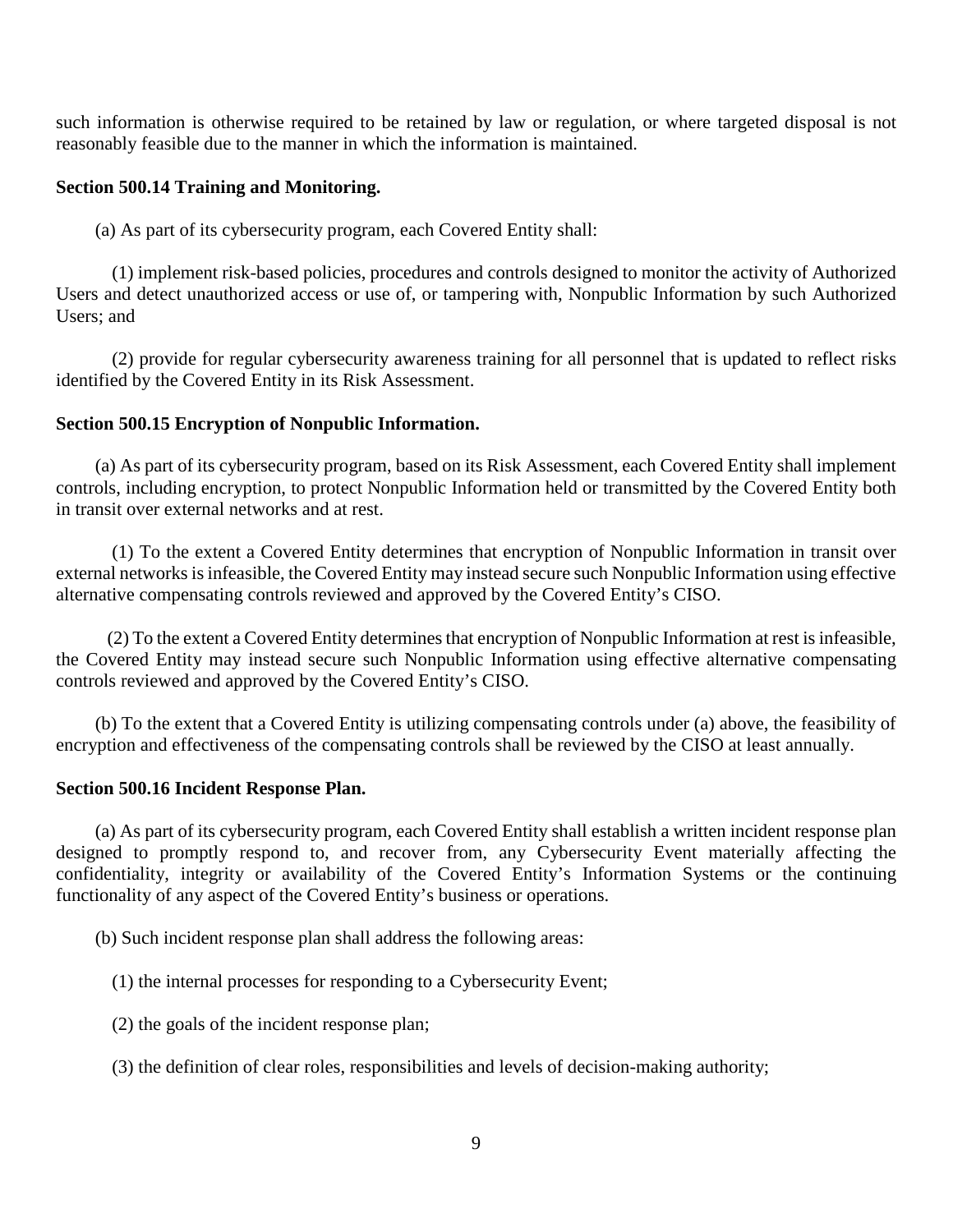(4) external and internal communications and information sharing;

(5) identification of requirements for the remediation of any identified weaknesses in Information Systems and associated controls;

(6) documentation and reporting regarding Cybersecurity Events and related incident response activities; and

(7) the evaluation and revision as necessary of the incident response plan following a Cybersecurity Event.

# **Section 500.17 Notices to Superintendent.**

(a) Notice of Cybersecurity Event. Each Covered Entity shall notify the superintendent as promptly as possible but in no event later than 72 hours from a determination that a Cybersecurity Event as follows has occurred:

(1) Cybersecurity Events of which notice is required to be provided to any government body, selfregulatory agency or any other supervisory body; and

(2) Cybersecurity Events that have a reasonable likelihood of materially harming any material part of the normal operation(s) of the Covered Entity.

(b) Annually each Covered Entity shall submit to the superintendent a written statement by February 15, in such form set forth as Appendix A, certifying that the Covered Entity is in compliance with the requirements set forth in this Part. Each Covered Entity shall maintain for examination by the Department all records, schedules and data supporting this certificate for a period of five years. To the extent a Covered Entity has identified areas, systems or processes that require material improvement, updating or redesign, the Covered Entity shalldocument the identification and the remedial efforts planned and underway to address such areas, systems or processes. Such documentation must be available for inspection by the superintendent.

# **Section 500.18 Confidentiality.**

Information provided by a Covered Entity pursuant to this Part is subject to exemptions from disclosure under the Banking Law, Insurance Law, Financial Services Law, Public Officers Law or any other applicable state or federal law.

# **Section 500.19 Exemptions.**

(a) Limited Exemption. Each Covered Entity with:

(1) fewer than 10 employees including any independent contractors, or

(2) less than \$5,000,000 in gross annual revenue in each of the last three fiscal years, or

(3) less than \$10,000,000 in year-end total assets, calculated in accordance with generally accepted accounting principles, including assets of all Affiliates,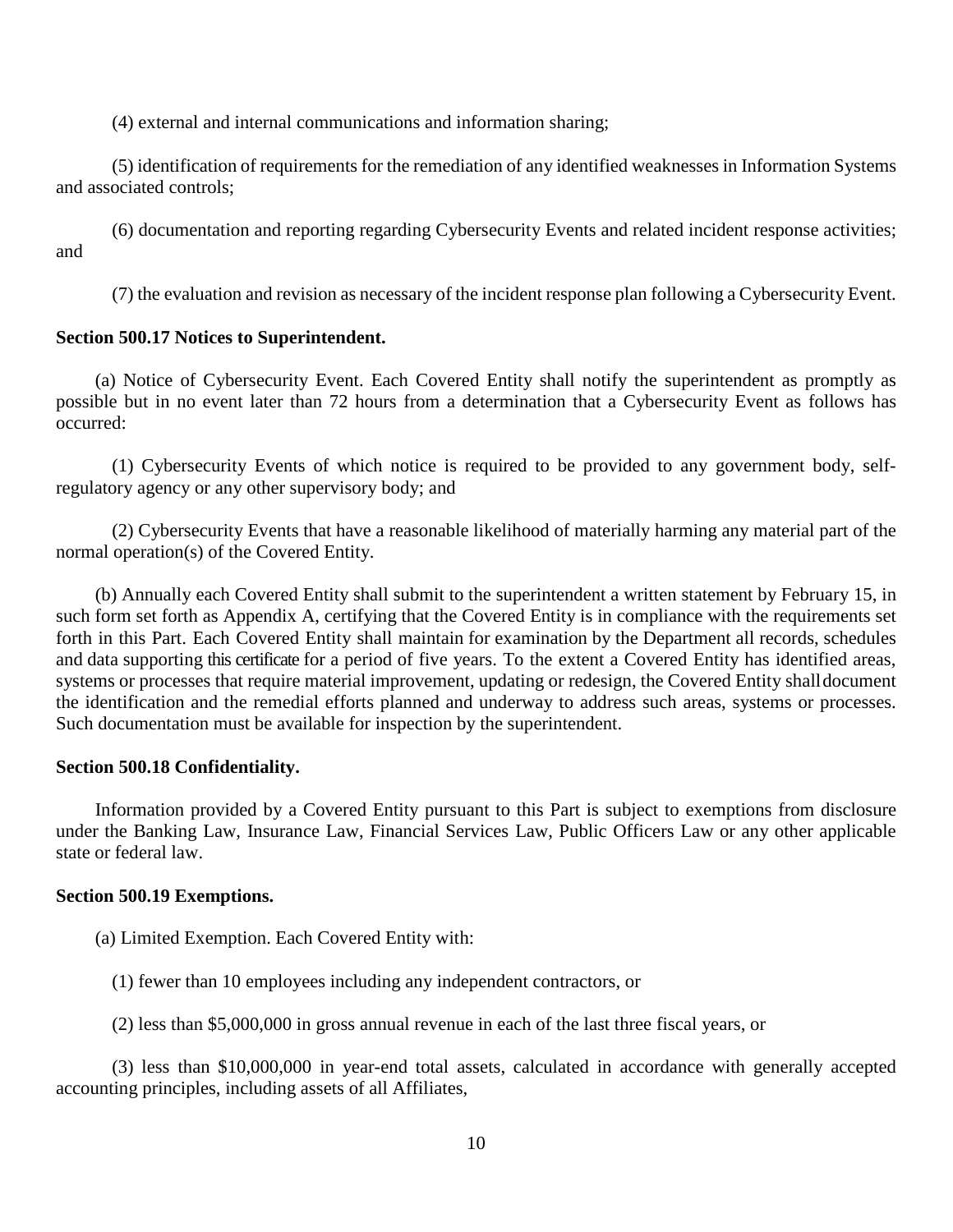shall be exempt from the requirements of Sections 500.04, 500.05, 500.06, 500.08, 500.10, 500.12, 500.14, 500.15, and 500.16 of this Part.

(b) An employee, agent, representative or designee of a Covered Entity, who is itself a Covered Entity, is exempt from this Part and need not develop its own cybersecurity program to the extent that the employee, agent, representative or designee is covered by the cybersecurity program of the Covered Entity.

(c) A Covered Entity that does not directly or indirectly operate, maintain, utilize or control any Information Systems, and that does not, and is not required to, directly or indirectly control, own, access, generate, receive or possess Nonpublic Information shall be exempt from the requirements of Sections 500.02, 500.03, 500.04, 500.05, 500.06, 500.07, 500.08, 500.10, 500.12, 500.14, 500.15, and 500.16 of this Part.

(d) A Covered Entity that qualifies for an exemption pursuant to this section shall file a Notice of Exemption in such form set forth as Appendix B.

(e) In the event that a Covered Entity, as of its most recent fiscal year end, ceases to qualify for an exemption, such Covered Entity shall have 180 days from such fiscal year end to comply with all applicable requirements of this Part.

# **Section 500.20 Enforcement.**

This regulation will be enforced by the superintendent pursuant to, and is not intended to limit, the superintendent's authority under any applicable laws.

# **Section 500.21 Effective Date.**

This Part will be effective March 1, 2017. Covered Entities will be required to annually prepare and submit to the superintendent a Certification of Compliance with New York State Department of Financial Services Cybersecurity Regulations under section 500.17(b) commencing February 15, 2018.

### **Section 500.22 Transitional Periods.**

(a) Transitional Period. Covered Entities shall have 180 days from the effective date of this Part to comply with the requirements set forth in this Part, except as otherwise specified.

(b) The following provisions shall include additional transitional periods. Covered Entities shall have:

(1) One year from the effective date of this Part to comply with the requirements of sections 500.04(b), 500.05, 500.09, 500.12, and 500.14(a)(2) of this Part.

(2) Eighteen months from the effective date of this Part to comply with the requirements of sections 500.06, 500.08, 500.13, 500.14 (a)(1) and 500.15 of this Part.

(3) Two years from the effective date of this Part to comply with the requirements of section 500.11 of this Part.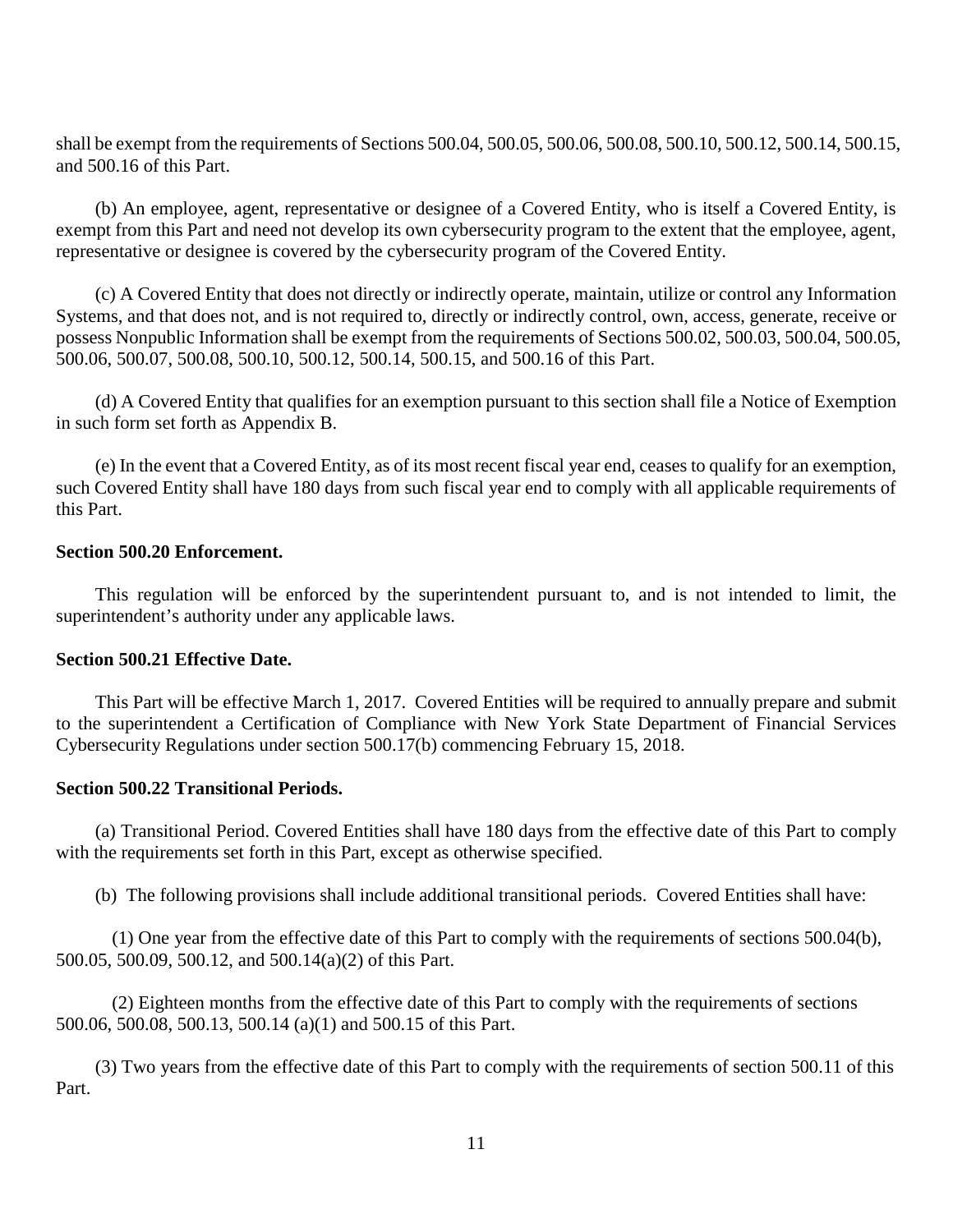# **Section 500.23 Severability.**

If any provision of this Part or the application thereof to any Person or circumstance is adjudged invalid by a court of competent jurisdiction, such judgment shall not affect or impair the validity of the other provisions of this Part or the application thereof to other Persons or circumstances.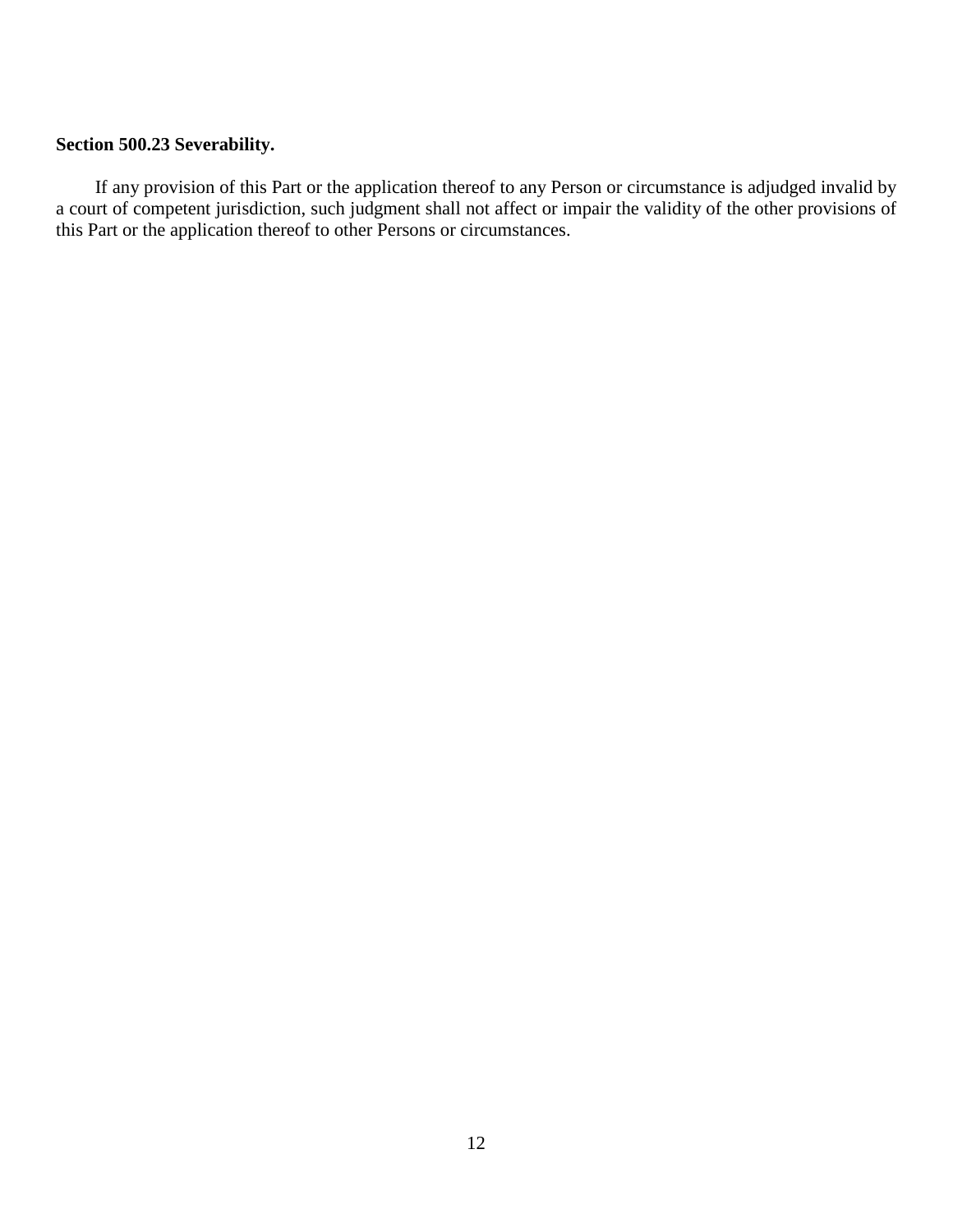(**Covered Entity Name)**

**February 15, 20**

# **Certification of Compliance with New York State Department of Financial Services Cybersecurity Regulations**

The Board of Directors or a Senior Officer(s) of the Covered Entity certifies:

(1) The Board of Directors (or name of Senior Officer(s)) has reviewed documents, reports, certifications and opinions of such officers, employees, representatives, outside vendors and other individuals or entities as necessary;

(2) To the best of the (Board of Directors) or (name of Senior Officer(s)) knowledge, the Cybersecurity Program of (name of Covered Entity as of (date of the Board Resolution or Senior Officer(s) Compliance Finding) for the year ended (year for which Board Resolution or Compliance Finding is provided) complies with Part \_\_\_.

Signed by the Chairperson of the Board of Directors or Senior Officer(s)

(Name) Date: \_\_\_\_\_\_\_\_\_\_\_\_\_\_\_\_\_\_\_

[DFS Portal Filing Instructions]